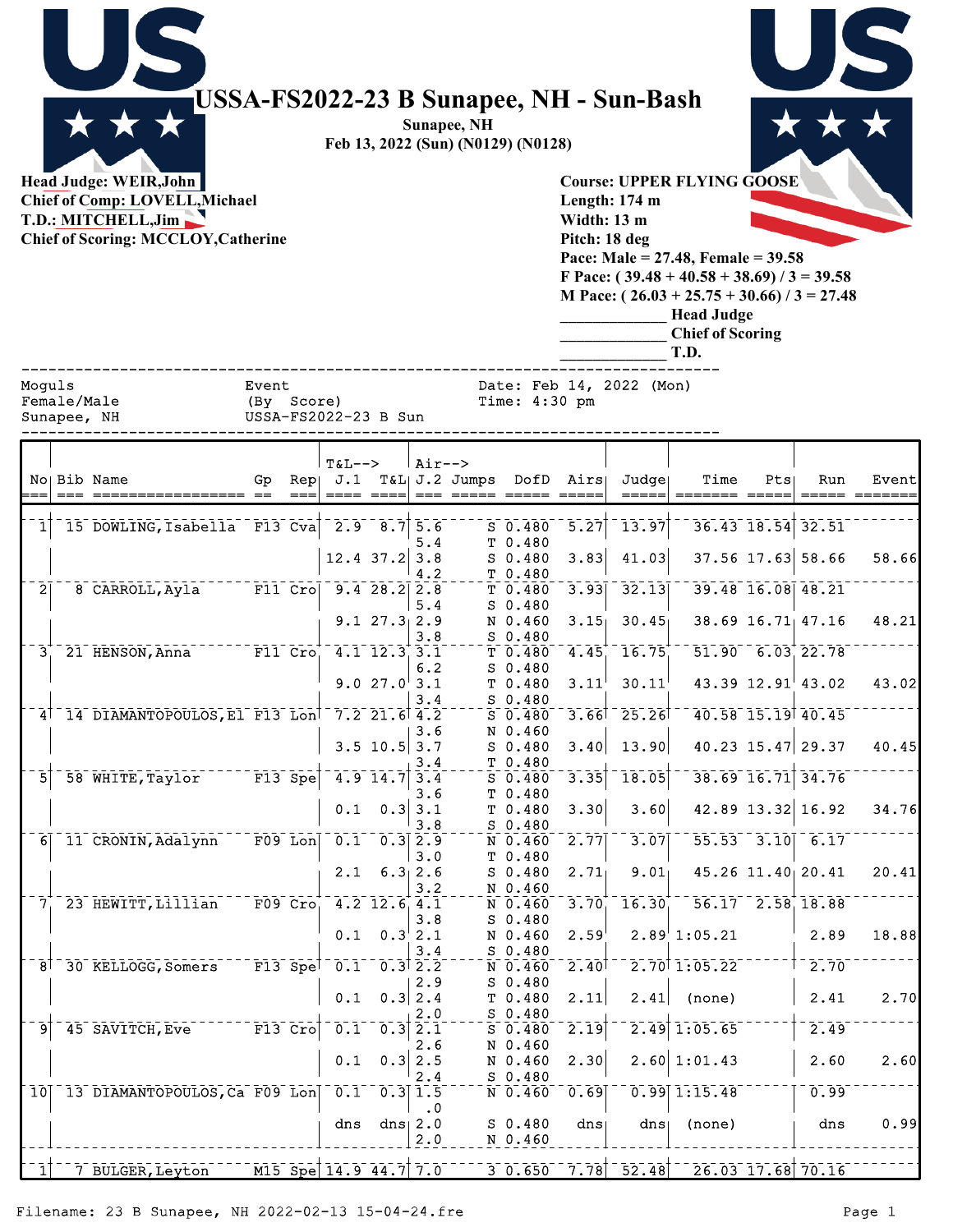Female/Male (By Score) Time: 4:30 pm Sunapee, NH USSA-FS2022-23 B Sun

Moguls Event Event Date: Feb 14, 2022 (Mon)<br>Female/Male (By Score) Time: 4:30 pm

|                            |      | No Bib Name                                                                         | Gp                                | Repl | $T&L-->$<br>J.1                  |                     | $Air--$    | T&L J.2 Jumps DofD Airs |                                    |                       | Judgel                    | Time                                   | Pts | Run                     | Event                     |
|----------------------------|------|-------------------------------------------------------------------------------------|-----------------------------------|------|----------------------------------|---------------------|------------|-------------------------|------------------------------------|-----------------------|---------------------------|----------------------------------------|-----|-------------------------|---------------------------|
|                            | $==$ |                                                                                     |                                   | $==$ |                                  |                     |            | _____ ___ ____ _____    |                                    |                       | =====                     |                                        |     |                         |                           |
|                            |      |                                                                                     |                                   |      |                                  | $14.9$ $44.7$ 6.9   | 6.1        |                         | XS 0.530<br>30.650                 | 8.29                  | 52.99                     |                                        |     | 26.28 17.39 70.38       | 70.38                     |
|                            |      |                                                                                     |                                   |      |                                  |                     | 7.2        |                         | XS 0.530                           |                       |                           |                                        |     |                         |                           |
|                            |      | $2^{\dagger}$ 31 KEVE, Tyler $13.9$ Wva $13.9$ 41.7 4.6                             |                                   |      |                                  |                     | 5.9        |                         | $-3.0.650$<br>TS 0.500             | $\overline{5.94}^{+}$ | 47.64                     |                                        |     | 25.75 18.01 65.65       |                           |
|                            |      |                                                                                     |                                   |      |                                  | $15.2$ 45.6 6.0     |            |                         | 30.650                             | 6.50                  | 52.10                     |                                        |     | $25.56$ 18.23 70.33     | 70.33                     |
|                            |      | 3 22 HENSON, Rowan M13 Cro 5.7 17.1 5.9                                             |                                   |      |                                  |                     | 5.2        |                         | TS 0.500<br>30.650                 |                       | $5.19$ <sup>-</sup> 22.29 |                                        |     | 29.00 14.22 36.51       |                           |
|                            |      |                                                                                     |                                   |      |                                  |                     | 2.0        |                         | $3p$ 0.680                         |                       |                           |                                        |     |                         |                           |
|                            |      |                                                                                     |                                   |      |                                  | $15.0$ 45.0 5.8     | 6.6        |                         | 30.650<br>X 0.410                  | 6.47                  | 51.47                     |                                        |     | 28.34 14.99 66.46       | 66.46                     |
|                            |      | 54 STRUGATSKIY, Kyr <sup>-1</sup> M13 Gou 10.6 31.8 3.4                             |                                   |      |                                  |                     | 4.4        |                         | K0.410<br>30.650                   | 4.25                  | 36.05                     |                                        |     | 30.66 12.29 48.34       |                           |
|                            |      |                                                                                     |                                   |      |                                  | $14.5$ 43.5 3.9     | 6.4        |                         | K 0.410<br>30.650                  | 5.75                  | 49.25                     |                                        |     | 27.03 16.52 65.77       | 65.77                     |
|                            |      | 5 44 PRESTON, Harper M15 Lon 8.4 25.2 5.1                                           |                                   |      |                                  |                     |            |                         | T 0.380                            | 3.08                  | $-28.28$                  |                                        |     | 25.15 18.71 46.99       |                           |
|                            |      |                                                                                     |                                   |      |                                  | 13.741.16.1         | 3.2        |                         | N 0.360<br>T <sub>0.380</sub>      | 5.42 <sub>1</sub>     | 46.52                     |                                        |     | 26.56 17.07 63.59       | 63.59                     |
|                            |      | $6^{\dagger}$ 33 LEFEBVRE, William M13 Spe $0.4$ 1.2                                |                                   |      |                                  |                     | 7.6        |                         | K 0.410                            |                       | 1.20                      |                                        |     | 30.22 12.80 14.00       |                           |
|                            |      |                                                                                     |                                   |      |                                  |                     |            |                         |                                    |                       |                           |                                        |     |                         |                           |
|                            |      |                                                                                     |                                   |      |                                  | $13.1$ $39.3$ 3.4   | 3.9        |                         | T 0.380<br>D 0.410                 |                       | $2.88^{ }$ 42.18          |                                        |     | $24.67$ 19.27 61.45     | 61.45                     |
|                            |      | 7 35 LUND, Tucker M15 Cro 4.7 14.1 4.1                                              |                                   |      |                                  |                     |            |                         | TS 0.500                           | 3.26                  | $-17.36$                  |                                        |     | 32.54 10.10 27.46       |                           |
|                            |      |                                                                                     |                                   |      |                                  | $13.3$ 39.9 6.0     | 3.2        |                         | $S$ 0.380<br>TS 0.500              | 5.85                  | 45.75                     |                                        |     | 28.73 14.54 60.29       | 60.29                     |
| $\overline{8}$             |      | 18 FEENEY, Winston M15 Cro 6.3 18.9 5.8                                             |                                   |      |                                  |                     | 5.7        |                         | TT 0.500<br>T 0.380                | $\overline{2.20}$     | 21.10                     |                                        |     | 25.57 18.22 39.32       |                           |
|                            |      |                                                                                     |                                   |      |                                  |                     | . 0        |                         |                                    |                       |                           |                                        |     |                         |                           |
|                            |      |                                                                                     |                                   |      |                                  | $10.5$ 31.5 6.4     | 6.2        |                         | T 0.380<br>TS 0.500                | 5.53                  | 37.03                     |                                        |     | 25.77 17.99 55.02       | 55.02                     |
|                            |      | 9 47 SEGAL, Willy M13 Spe 2.2 6.6 4.2                                               |                                   |      |                                  |                     |            |                         | $S$ 0.380                          | 2.89                  | 9.49                      |                                        |     | $37.73 - 4.06$ 13.55    |                           |
|                            |      |                                                                                     |                                   |      |                                  | $11.4$ 34.2 4.2     | 2.0        |                         | 30.650<br>$S$ 0.380                | 5.36                  | 39.56                     |                                        |     | $33.47$ 9.02 48.58      | 48.58                     |
|                            |      |                                                                                     |                                   |      |                                  |                     | 5.8        |                         | 30.650                             |                       |                           |                                        |     |                         |                           |
| 10 <sup>1</sup>            |      | 37 MARSHALL, Evan M17 Spe <sup>+</sup> 1.3 3.9 5.2                                  |                                   |      |                                  |                     | 5.6        |                         | $S^{\text{-}}0.380^{-}$<br>X 0.410 | 4.26                  | $\bar{\phantom{a}}$ 8.16  |                                        |     | 29.50 13.64 21.80       |                           |
|                            |      |                                                                                     |                                   |      |                                  | $10.2$ 30.6 5.1     |            |                         | S 0.380                            | 4.06                  | 34.66                     |                                        |     | $30.75$ 12.19 46.85     | 46.85                     |
|                            |      | 11 <sup>-</sup> 49 SINGH, Rohan <sup>-----</sup> M13 Lon <sup>1-5</sup> .8 17.4 6.2 |                                   |      |                                  |                     | 5.2        |                         | X 0.410<br>$S$ 0.380               |                       | $4.50$ <sup>-</sup> 21.90 |                                        |     | $33.63$ $8.83$ $30.73$  |                           |
|                            |      |                                                                                     |                                   |      |                                  | $10.1$ 30.3 3.6     | 4.3        |                         | TS 0.500                           |                       | $S$ 0.380 3.36 33.66      |                                        |     |                         | $31.98$ 10.75 44.41 44.41 |
|                            |      |                                                                                     |                                   |      |                                  |                     | 4.0        |                         | TS 0.500                           |                       |                           |                                        |     |                         |                           |
| $\overline{1}\overline{2}$ |      | 24 HEWITT, Samuel                                                                   | $\overline{M11}$ $\overline{Cro}$ |      | 2.6                              | 7.81                | 2.0<br>5.2 |                         | $T$ 0.380<br>$S$ 0.380             | $\overline{2.73}$     | 10.53                     |                                        |     | $33.43 - 9.07$ 19.60    |                           |
|                            |      |                                                                                     |                                   |      |                                  | 8.7, 26.1           | 3.1        |                         | T <sub>0.380</sub>                 | 3.60                  | 29.70                     |                                        |     | $30.16$ 12.87 42.57     | 42.57                     |
| 13                         |      | 27 KARIS, Brody                                                                     | $M13$ Lon                         |      |                                  | $0.1 \quad 0.3$ 2.0 | 6.4        |                         | S 0.380<br>X 0.410                 | $\overline{5.30}$     | 5.60                      |                                        |     | 34.17 8.20 13.80        |                           |
|                            |      |                                                                                     |                                   |      |                                  | $8.8$ 26.4 4.9      | 6.9        |                         | 30.650<br>X 0.410                  | 5.51                  | 31.91                     |                                        |     | $32.60$ $10.03$ $41.94$ | 41.94                     |
|                            |      |                                                                                     |                                   |      |                                  |                     | 5.4        |                         | 30.650                             |                       |                           |                                        |     |                         |                           |
| 14 <sup>1</sup>            |      | 34 LIPSCOMB, Peter                                                                  |                                   |      | M13 Spe 10.5 31.5 3.6            |                     | 3.4        |                         | T 0.380<br>$S$ 0.380               | 2.65                  | 34.15                     |                                        |     | $38.07 - 3.66$ 37.81    |                           |
|                            |      |                                                                                     |                                   |      |                                  | $10.8$ 32.4 3.0     |            |                         | T 0.380                            | 2.88                  | 35.28                     |                                        |     | $37.08$ 4.82 40.10      | 40.10                     |
|                            |      | 15 41 NEWBERY, William                                                              | $\overline{M15}$ Spel             |      | 7.021.023                        |                     | 4.6        |                         | $S$ 0.380<br>N 0.360               | 3.45                  | $-24.45$                  |                                        |     | 38.56 3.09 27.54        |                           |
|                            |      |                                                                                     |                                   |      |                                  | $10.2$ 30.6 3.1     | 5.9        |                         | X 0.410<br>T <sub>0.380</sub>      | 2.89                  | 33.49                     | 35.87                                  |     | $6.22$ 39.71            | 39.71                     |
|                            |      |                                                                                     |                                   |      |                                  |                     | 4.2        |                         | X 0.410                            |                       |                           |                                        |     |                         |                           |
| $\overline{1}\overline{6}$ |      | 5 BOLTON, Avery                                                                     |                                   |      | $\overline{M13}$ Cro $10.0$ 30.0 |                     | 3.2<br>4.4 |                         | $S$ 0.380<br>T 0.380               | $\overline{2.88}$     | 32.88                     | 36.52                                  |     | $\overline{5.47}$ 38.35 |                           |
|                            |      |                                                                                     |                                   |      |                                  | dnf                 |            |                         |                                    | dnf                   |                           | (none)                                 |     | dnf                     | 38.35                     |
|                            |      | 17 55 STUCHINS, Ethan                                                               |                                   |      | M13 Lon 3.4 10.2 3.9             |                     |            |                         |                                    |                       |                           | $S$ 0.380 2.84 13.04 29.15 14.05 27.09 |     |                         |                           |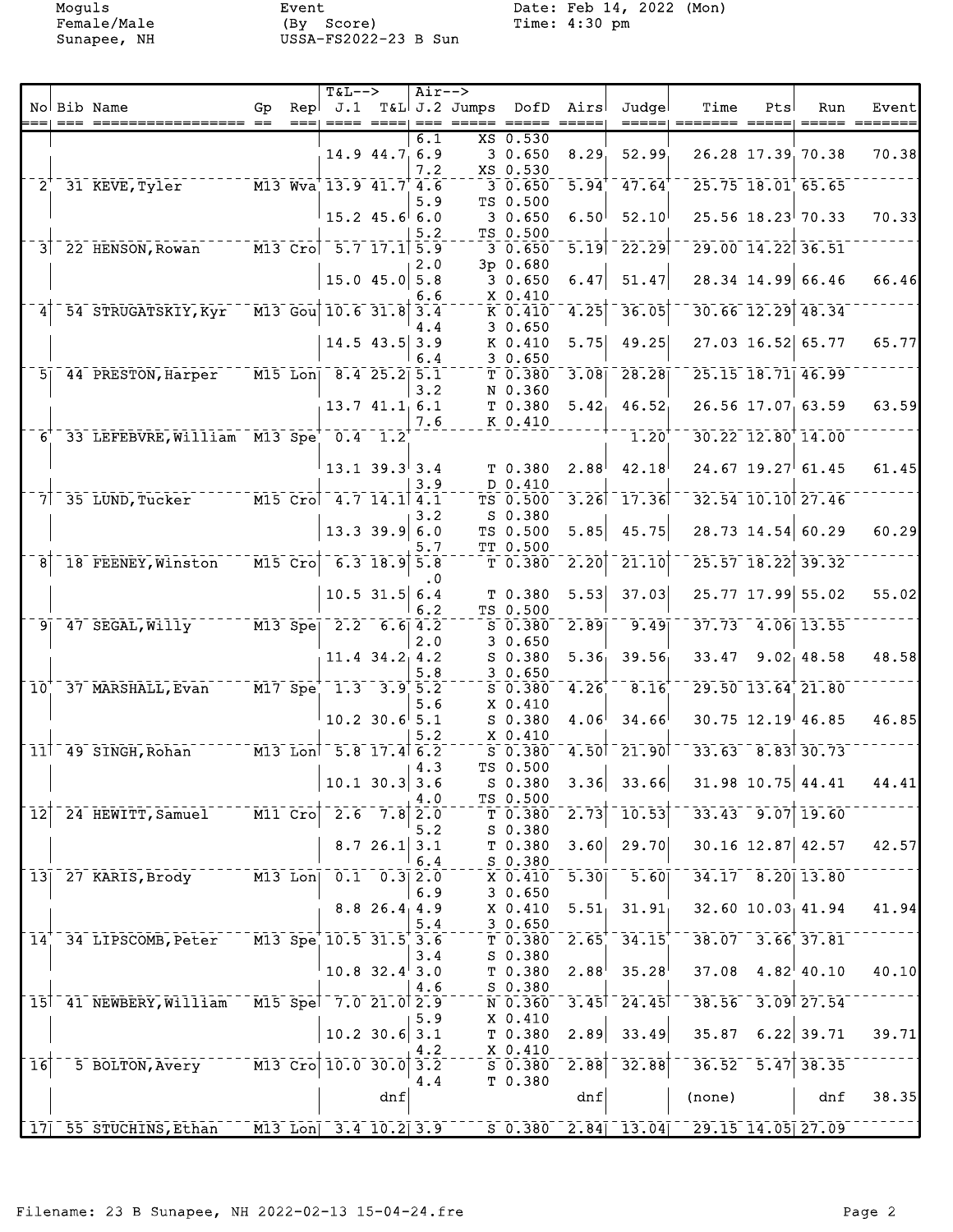Female/Male (By Score) Time: 4:30 pm Sunapee, NH USSA-FS2022-23 B Sun

Moguls Event Event Date: Feb 14, 2022 (Mon)<br>Female/Male (By Score) Time: 4:30 pm

|                            |      |                                          |                                                      |      | $T&L-->$                                           |                            | Air-->    |                     |              |                     |                                     |                      |     |                           |       |
|----------------------------|------|------------------------------------------|------------------------------------------------------|------|----------------------------------------------------|----------------------------|-----------|---------------------|--------------|---------------------|-------------------------------------|----------------------|-----|---------------------------|-------|
|                            |      | No Bib Name                              | Gp                                                   | Repl |                                                    |                            |           | $J.1$ T&L J.2 Jumps | DofD         | Airs                | Judgel                              | Time                 | Pts | Run                       | Event |
|                            | $==$ |                                          |                                                      | $==$ |                                                    |                            |           |                     |              | $== == ==$          | =====                               |                      |     |                           |       |
|                            |      |                                          |                                                      |      |                                                    |                            | 3.6       |                     | T 0.380      |                     |                                     |                      |     |                           |       |
|                            |      |                                          |                                                      |      |                                                    | $8.8$ 26.4 4.1             |           |                     | $S$ 0.380    | 3.14                | 29.54                               | 34.26                |     | 8.10, 37.64               | 37.64 |
|                            |      |                                          |                                                      |      |                                                    |                            | 4.2       |                     | T 0.380      |                     |                                     |                      |     |                           |       |
| $\bar{1}8^{\dagger}$       |      | 25 HOLT, Gabriel                         |                                                      |      | $-$ M13 Cro $^+$ 7.2 21.6 3.8                      |                            |           |                     | $S$ 0.380    |                     | $2.77^{+ -}$ $24.37^{+}$            |                      |     | $31.92$ $10.82$ $35.19$   |       |
|                            |      |                                          |                                                      |      |                                                    |                            | 3.5       |                     | T 0.380      |                     |                                     |                      |     |                           |       |
|                            |      |                                          |                                                      |      |                                                    | $3.9$ 11.7 $2.2$           |           |                     | $S$ 0.380    | 2.42                | 14.12                               |                      |     | $31.77$ $11.00$ 25.12     | 35.19 |
|                            |      |                                          |                                                      |      |                                                    |                            | 4.2       |                     | T 0.380      |                     |                                     |                      |     |                           |       |
|                            |      | ------- M11 Spe<br>$19$ 46 SEGAL, Max    |                                                      |      |                                                    | $\frac{1}{2}$ 9.0 27.0 3.1 |           |                     | $D$ 0.410    | 3.32                | $-30.32$                            |                      |     | $37.09$ 4.80 35.12        |       |
|                            |      |                                          |                                                      |      |                                                    |                            | 5.4       |                     | $S$ 0.380    |                     |                                     |                      |     |                           |       |
|                            |      |                                          |                                                      |      |                                                    | 6.8 20.4 3.8               |           |                     | $S$ 0.380    | 1.44                | 21.84                               | 38.97                |     | $2.62$ 24.46              | 35.12 |
|                            |      |                                          |                                                      |      |                                                    |                            | $\cdot$ 0 |                     |              |                     |                                     |                      |     |                           |       |
| $\overline{20}$            |      | 48 SHEA, Kelson                          | $M13$ Spe                                            |      |                                                    | $\overline{8.4}$ 25.2      | 2.9       |                     | T 0.380      | 3.06                | 28.26                               | 36.38                |     | $\overline{5.63}$ 33.89   |       |
|                            |      |                                          |                                                      |      |                                                    |                            | 4.8       |                     | D 0.410      |                     |                                     |                      |     |                           |       |
|                            |      |                                          |                                                      |      |                                                    | $6.4$ 19.2 2.8             |           |                     | S 0.380      | 2.82                | 22.02                               | 37.48                |     | $4.35$ 26.37              | 33.89 |
|                            |      |                                          |                                                      |      |                                                    |                            | 4.3       |                     | D 0.410      |                     |                                     |                      |     |                           |       |
| $\overline{21}$            |      | 2 BALCOMBE, Dylan                        |                                                      |      | $\overline{M11}$ Cro 10.3 30.9 3.4                 |                            |           |                     | $S$ 0.380    | 2.84                | 33.74                               | 45.11                |     | 33.74                     |       |
|                            |      |                                          |                                                      |      |                                                    |                            | 4.1       |                     | T 0.380      |                     |                                     |                      |     |                           |       |
|                            |      |                                          |                                                      |      |                                                    | $0.1 \quad 0.3, 2.1$       |           |                     | $S$ 0.380    | $1.62_1$            | 1.92                                | 51.03                |     | 1.92                      | 33.74 |
|                            |      |                                          |                                                      |      |                                                    |                            | 2.2       |                     | T 0.380      |                     |                                     |                      |     |                           |       |
| $22^{\degree}$             |      | 53 STILES, Luke                          |                                                      |      | $M13$ Spe <sup><math>-2.1</math></sup> 6.3 3.2     |                            |           |                     | $S$ 0.380    | 2.74                | 9.04                                | 44.84                |     | 9.04                      |       |
|                            |      |                                          |                                                      |      |                                                    |                            | 2.9       |                     | TK 0.530     |                     |                                     |                      |     |                           |       |
|                            |      |                                          |                                                      |      |                                                    | $8.8$ 26.4 3.0             |           |                     | $S$ 0.380    | 2.28                | 28.68                               | 40.83                |     | $0.45$ <sup>29.13</sup>   | 29.13 |
|                            |      |                                          |                                                      |      |                                                    |                            |           |                     |              |                     |                                     |                      |     |                           |       |
|                            |      |                                          | $\overline{\texttt{M11}}$ $\overline{\texttt{Crol}}$ |      |                                                    | $-6.2$ 18.6 2.4            | 2.8       |                     | M 0.410      |                     | $1.\overline{84}$ <sup>-20.44</sup> | 44.32                |     | 20.44                     |       |
| $\overline{2}\overline{3}$ |      | 1 BACON, Liam                            |                                                      |      |                                                    |                            |           |                     | N 0.360      |                     |                                     |                      |     |                           |       |
|                            |      |                                          |                                                      |      |                                                    |                            | 2.6       |                     | $S$ 0.380    |                     |                                     |                      |     |                           |       |
|                            |      |                                          |                                                      |      |                                                    | $8.1$ 24.3 2.8             |           |                     | T0.380       | 2.46                | 26.76                               | 39.78                |     | $1.67$ 28.43              | 28.43 |
|                            |      |                                          |                                                      |      |                                                    |                            | 3.7       |                     | $S$ 0.380    |                     |                                     |                      |     |                           |       |
| $\overline{24}$            |      | 10 CRAWFORD, Will 77 M13 Cro             |                                                      |      |                                                    | $3.3 - 9.9$                | 2.4       |                     | T 0.380      | $\overline{2.50}$   | 12.40                               | 35.72                |     | $6.40$ 18.80              |       |
|                            |      |                                          |                                                      |      |                                                    |                            | 4.2       |                     | $S$ 0.380    |                     |                                     |                      |     |                           |       |
|                            |      |                                          |                                                      |      |                                                    | 7.923.72.7                 |           |                     | N 0.360      | 2.14                | 25.84                               | 39.12                |     | $2.44$ 28.28              | 28.28 |
|                            |      |                                          |                                                      |      |                                                    |                            | 3.1       |                     | T 0.380      |                     |                                     |                      |     |                           |       |
| $\overline{25}$            |      | 6 BONK, Connor M13 Spel                  |                                                      |      | $\overline{0.1}$ $\overline{0.3}$ $\overline{3.7}$ |                            |           |                     | $S$ 0.380    | 1.40                | 1.70                                | (none)               |     | 1.70                      |       |
|                            |      |                                          |                                                      |      |                                                    |                            | $\cdot$ 0 |                     |              |                     |                                     |                      |     |                           |       |
|                            |      |                                          |                                                      |      |                                                    | 8.525.52.8                 |           |                     | $S$ 0.380    | 2.33 <sub>1</sub>   | 27.83                               | 43.47                |     | 27.83                     | 27.83 |
|                            |      |                                          |                                                      |      |                                                    |                            | 3.1       |                     | D 0.410      |                     |                                     |                      |     |                           |       |
| $26$ <sup>+</sup>          |      | 4 BEAN, Samuel M11 Spe 0.1 0.3 2.0       |                                                      |      |                                                    |                            |           |                     | $S\ \ 0.380$ | $1.84$ <sup>+</sup> | 2.14                                | 45.87                |     | 2.14                      |       |
|                            |      |                                          |                                                      |      |                                                    |                            | 3.0       |                     | N 0.360      |                     |                                     |                      |     |                           |       |
|                            |      |                                          |                                                      |      |                                                    | $7.8$ 23.4 2.8             |           |                     | N 0.360      | 2.31                | 25.71                               | 44.24                |     | 25.71                     | 25.71 |
|                            |      |                                          |                                                      |      |                                                    |                            | 3.2       |                     | X 0.410      |                     |                                     |                      |     |                           |       |
|                            |      | 27 17 FEENEY, Grant M11 Cro 3.8 11.4 4.2 |                                                      |      |                                                    |                            |           |                     | $S$ 0.380    |                     | $3.14$ <sup>-14</sup> .54           |                      |     | 31.91 10.84 25.38         |       |
|                            |      |                                          |                                                      |      |                                                    |                            | 4.1       |                     | T 0.380      |                     |                                     |                      |     |                           |       |
|                            |      |                                          |                                                      |      |                                                    | $0.1 \quad 0.3   2.9$      |           |                     | S 0.380      | 2.25                | 2.55                                | 48.73                |     | 2.55                      | 25.38 |
|                            |      |                                          |                                                      |      |                                                    |                            | 3.2       |                     | N 0.360      |                     |                                     |                      |     |                           |       |
| $\overline{28}$            |      | 38 MARSHALL, Landon                      | $MT5$ $Cr0$                                          |      |                                                    | $5.4$ 16.2                 | 3.6       |                     | T 0.380      | $\overline{1.36}$   | $\bar{1}\bar{7}$ .56                |                      |     | $36.41 - 5.60$ 23.16      |       |
|                            |      |                                          |                                                      |      |                                                    |                            | $\cdot$ 0 |                     |              |                     |                                     |                      |     |                           |       |
|                            |      |                                          |                                                      |      |                                                    | $6.5$ 19.5                 | 5.9       |                     | T 0.380      | 3.69                | 23.19                               | 39.47                |     | $2.03$ 25.22              | 25.22 |
|                            |      |                                          |                                                      |      |                                                    |                            | 2.9       |                     | TS 0.500     |                     |                                     |                      |     |                           |       |
|                            |      | 29 50 SINGH, Souren                      | $M11$ Lon                                            |      | 6.0 18.0 5.4                                       |                            |           |                     | S 0.380      | 4.02                | 22.02                               |                      |     | $40.67 - 0.64$ 22.66      |       |
|                            |      |                                          |                                                      |      |                                                    |                            | 5.2       |                     | T 0.380      |                     |                                     |                      |     |                           |       |
|                            |      |                                          |                                                      |      |                                                    | $4.2$ 12.6 3.1             |           |                     | $S$ 0.380    | 2.61                | 15.21                               | 35.31                |     | $6.88$ <sub>1</sub> 22.09 | 22.66 |
|                            |      |                                          |                                                      |      |                                                    |                            | 3.8       |                     | T 0.380      |                     |                                     |                      |     |                           |       |
| $\overline{30}$            |      | 39 MCDEVITT, Graham                      |                                                      |      | M11 Lon 6.3 18.9 2.9                               |                            |           |                     | $N$ 0.360    | $2.59^{+}$          | $\sqrt{21.49}$                      |                      |     | $40.49 - 0.85$ 22.34      |       |
|                            |      |                                          |                                                      |      |                                                    |                            | 4.1       |                     | $S$ 0.380    |                     |                                     |                      |     |                           |       |
|                            |      |                                          |                                                      |      | dns                                                | dns                        |           |                     |              | dns                 | dns                                 |                      |     | dns                       | 22.34 |
|                            |      |                                          |                                                      |      |                                                    |                            |           |                     |              |                     |                                     |                      |     |                           |       |
|                            |      | 31 19 GRIFFIN, Andrew                    | $\overline{M11}$ Lon                                 |      | $\frac{1}{2.7}$ 8.1 2.3                            |                            |           |                     | S 0.380      | 1.84                | 9.94                                | 46.26                |     | 9.94                      |       |
|                            |      |                                          |                                                      |      |                                                    |                            | 2.7       |                     | N 0.360      |                     |                                     |                      |     |                           |       |
|                            |      |                                          |                                                      |      |                                                    | $6.3$ 18.9 2.6             |           |                     | N 0.360      | 1.99                | 20.89                               | 43.95                |     | 20.89                     | 20.89 |
|                            |      |                                          |                                                      |      |                                                    |                            |           |                     |              |                     |                                     |                      |     |                           |       |
|                            |      |                                          | $M11$ Spe                                            |      |                                                    |                            | 2.8       |                     | $S$ 0.380    | 6.19                |                                     | 46.47                |     | 18.19                     |       |
| $\overline{32}$            |      | 32 LEFEBVRE, Max                         |                                                      |      |                                                    | $4.0$ 12.0                 | 5.2       |                     | T 0.380      |                     | 18.19                               |                      |     |                           |       |
|                            |      |                                          |                                                      |      |                                                    |                            | 6.5       |                     | 30.650       |                     |                                     |                      |     |                           |       |
|                            |      |                                          |                                                      |      | 0.7                                                | 2.1                        | 4.2       |                     | S 0.380      | 2.69                |                                     | $4.79$ 1:03.16       |     | 4.79                      | 18.19 |
|                            |      |                                          |                                                      |      |                                                    |                            | 2.2       |                     | TS 0.500     |                     |                                     |                      |     |                           |       |
|                            |      | 33 26 JONES, Ben                         |                                                      |      | $M13$ Cro 1.6                                      | $4.8$ 4.9                  |           |                     | $S$ 0.380    | $\overline{3.41}$   | 8.21                                | $34.53 - 7.79$ 16.00 |     |                           |       |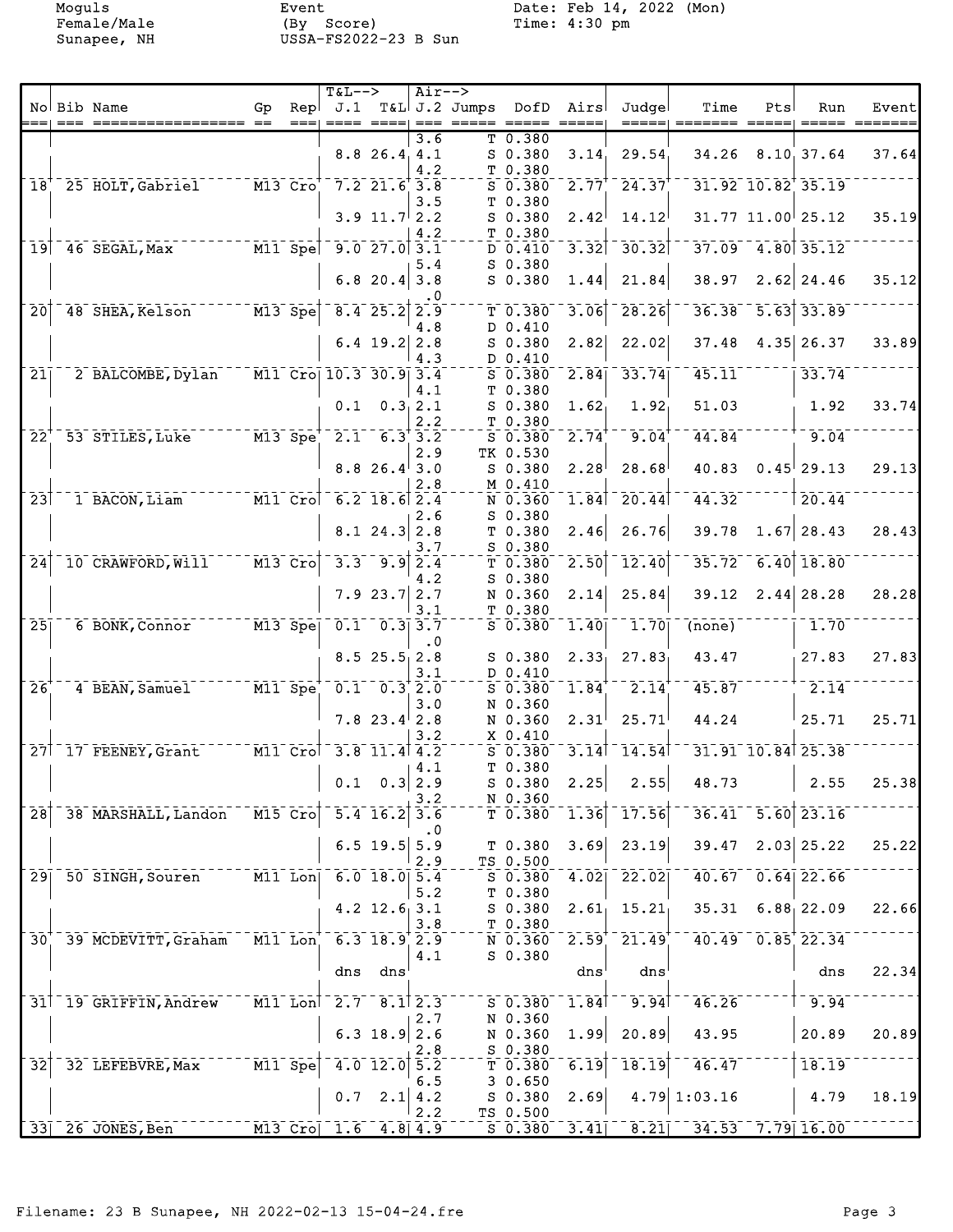Female/Male (By Score) Time: 4:30 pm Sunapee, NH USSA-FS2022-23 B Sun

Moguls Event Event Date: Feb 14, 2022 (Mon)<br>Female/Male (By Score) Time: 4:30 pm

|                 | No Bib Name                             | Gp                                 | Repl | $T&L-->$<br>J.1                                                                           |                                                    | $Air--$             | T&L J.2 Jumps DofD |                      | Airs              | Judgel                 | Time          | Pts  | Run                       | Event          |
|-----------------|-----------------------------------------|------------------------------------|------|-------------------------------------------------------------------------------------------|----------------------------------------------------|---------------------|--------------------|----------------------|-------------------|------------------------|---------------|------|---------------------------|----------------|
|                 |                                         |                                    |      |                                                                                           |                                                    |                     |                    |                      |                   |                        |               |      |                           |                |
|                 |                                         |                                    |      |                                                                                           |                                                    | 4.1                 |                    | T 0.380              |                   |                        |               |      |                           |                |
|                 |                                         |                                    |      |                                                                                           | $0.1 \quad 0.3 \quad 2.0$                          | 2.4                 |                    | $S$ 0.380            | 1.67              | 1.97                   | 42.86         |      | 1.97                      | 16.00          |
| $34^{\dagger}$  | 36 MARINO, Leo                          |                                    |      | $--- \overline{M11} \overline{S}pe^{+} - 3.7 \overline{11.1} \overline{1} \overline{5.1}$ |                                                    |                     |                    | T 0.380<br>D 0.410   | $4.55^{\dagger}$  | 15.65                  | 42.26         |      | 15.65                     |                |
|                 |                                         |                                    |      |                                                                                           |                                                    | 6.0                 |                    | $X$ 0.410            |                   |                        |               |      |                           |                |
|                 |                                         |                                    |      |                                                                                           | $3.3$ $9.9$ 3.4                                    |                     |                    | D 0.410              | 3.23              | 13.13                  | 39.06         |      | $2.51$ <sup> </sup> 15.64 | 15.65          |
|                 |                                         |                                    |      |                                                                                           |                                                    | 4.5                 |                    | $X$ 0.410            |                   |                        |               |      |                           |                |
| 35              | 3 BALCOMBE, Owen                        |                                    |      | M09 Cro 4.1 12.3 2.0                                                                      |                                                    |                     |                    | N 0.360              | $\overline{2.27}$ | $-14.57$               | 47.60         |      | 14.57                     |                |
|                 |                                         |                                    |      |                                                                                           |                                                    | 4.1                 |                    | S 0.380              |                   |                        |               |      |                           |                |
|                 |                                         |                                    |      |                                                                                           | $0.3$ $0.9$ 2.8                                    |                     |                    | N 0.360              | 2.17              | 3.07                   | 53.33         |      | 3.07                      | 14.57          |
|                 |                                         | $M11$ Spe                          |      | $3.3^{-}$                                                                                 | 9.9                                                | 3.1                 |                    | S 0.380              | 2.57              | 12.47                  | 40.75         |      | $0.54$ 13.01              |                |
| $\overline{36}$ | 9 COWAN, Channing                       |                                    |      |                                                                                           |                                                    | 2.9<br>3.6          |                    | $S$ 0.380<br>D 0.410 |                   |                        |               |      |                           |                |
|                 |                                         |                                    |      | 0.1                                                                                       |                                                    | $0.3$ 2.6           |                    | $S$ 0.380            | 1.89              | 2.19                   | 50.07         |      | 2.19                      | 13.01          |
|                 |                                         |                                    |      |                                                                                           |                                                    | 2.4                 |                    | T 0.380              |                   |                        |               |      |                           |                |
| $\overline{37}$ | 40 MCDEVITT, Henry                      | $\overline{M11}$ Lon               |      |                                                                                           | $0.8$ $2.4$ $2.4$                                  |                     |                    | $S$ 0.380            | 2.06              | 4.46                   | 48.37         |      | 4.46                      |                |
|                 |                                         |                                    |      |                                                                                           |                                                    | 3.2                 |                    | N 0.360              |                   |                        |               |      |                           |                |
|                 |                                         |                                    |      | 2.7                                                                                       |                                                    | 8.1, 2.3            |                    | T 0.380              | 1.73              | 9.83                   | 48.00         |      | 9.83                      | 9.83           |
|                 |                                         |                                    |      |                                                                                           |                                                    | 2.4                 |                    | N 0.360              |                   |                        |               |      |                           |                |
| $\overline{38}$ | 29 KELEHER, Nash M13 Spe                |                                    |      |                                                                                           | $0.1 - 0.3$ 2.4                                    |                     |                    | N 0.360              | 1.69              |                        | 1.99'1:01.99  |      | 1.99                      |                |
|                 |                                         |                                    |      | 2.4                                                                                       | $7.2$ 2.6                                          | 2.2                 |                    | $S$ 0.380            | 1.84              | 9.04                   | 50.84         |      | 9.04                      | 9.04           |
|                 |                                         |                                    |      |                                                                                           |                                                    | 2.4                 |                    | N 0.360<br>S 0.380   |                   |                        |               |      |                           |                |
|                 | 39 16 ESTWANIK, James                   |                                    |      | $-$ M11 Spe $\vert$ $-$ 1.2 $-$ 3.6 4.9                                                   |                                                    |                     |                    | D 0.410              | 4.50              | $\overline{8.10}$      | 44.17         |      | 8.10                      |                |
|                 |                                         |                                    |      |                                                                                           |                                                    | 6.1                 |                    | $X_0.410$            |                   |                        |               |      |                           |                |
|                 |                                         |                                    |      | 0.1                                                                                       |                                                    | $0.3$ 2.0           |                    | T 0.380              | 2.03              | 2.33                   | 45.83         |      | 2.33                      | 8.10           |
|                 |                                         |                                    |      |                                                                                           |                                                    | 3.1                 |                    | $X$ 0.410            |                   |                        |               |      |                           |                |
| $\overline{40}$ | 59 WILKERSON, Matthew M11 Cva           |                                    |      |                                                                                           | $0.1 - 0.3$ 1.5                                    |                     |                    | $S$ 0.380            | 1.29              | 1.59                   | 44.20         |      | 1.59                      |                |
|                 |                                         |                                    |      |                                                                                           |                                                    | 2.0                 |                    | N 0.360              |                   |                        |               |      |                           |                |
|                 |                                         |                                    |      | 0.1                                                                                       |                                                    | $0.3$ 2.8<br>4.8    |                    | $S$ 0.380<br>T 0.380 | 2.88              | 3.18                   | 38.67         | 2.96 | 6.14                      | 6.14           |
| 41              | 56 TERRY, Casey                         | $\overline{M11}$ Spe               |      |                                                                                           | $\overline{0.1}$ $\overline{0.3}$ $\overline{1.5}$ |                     |                    | $S$ 0.380            | 2.04              | $\overline{2.34}$      | 50.02         |      | 2.34                      |                |
|                 |                                         |                                    |      |                                                                                           |                                                    | 3.6                 |                    | D 0.410              |                   |                        |               |      |                           |                |
|                 |                                         |                                    |      | 0.8                                                                                       |                                                    | 2.4, 2.4            |                    | N 0.360              | 2.34              | 4.74                   | 53.66         |      | 4.74                      | 4.74           |
|                 |                                         |                                    |      |                                                                                           |                                                    | 3.9                 |                    | $S$ 0.380            |                   |                        |               |      |                           |                |
| 42 <sup>1</sup> | 20 HAYWARD, Michael M11 Spe 0.1 0.3 4.2 |                                    |      |                                                                                           |                                                    |                     |                    | $S$ 0.380            | 2.74              | 3.04                   | 44.21         |      | 3.04                      |                |
|                 |                                         |                                    |      | 0.1                                                                                       |                                                    | 3.2<br>$0.3^{1}3.0$ |                    | N 0.360              | 1.86              |                        | 2.16 1:02.47  |      | 2.16                      | 3.04           |
|                 |                                         |                                    |      |                                                                                           |                                                    | 2.0                 |                    | $S$ 0.380<br>N 0.360 |                   |                        |               |      |                           |                |
|                 | 43 57 TOSSELL, Caleb                    |                                    |      | M11 Crol 0.1 0.3 6.5                                                                      |                                                    |                     |                    | $N$ 0.360 2.34       |                   |                        | $2.64$ (none) |      | 2.64                      |                |
|                 |                                         |                                    |      |                                                                                           |                                                    | $\cdot 0$           |                    |                      |                   |                        |               |      |                           |                |
|                 |                                         |                                    |      |                                                                                           | $0.1 \quad 0.3   2.0$                              |                     |                    | S 0.380              | 0.76              | 1.06                   | $40.06$ 1.35  |      | 2.41                      | 2.64           |
|                 |                                         |                                    |      |                                                                                           |                                                    | $\cdot$ 0           |                    |                      |                   |                        |               |      |                           |                |
| 44              | 12 CUNDIFF, Samson                      | $\overline{M11}$ $\overline{W}$ va |      | dns                                                                                       | dns                                                |                     |                    |                      | dns               | dns                    |               |      | dns                       |                |
|                 |                                         |                                    |      |                                                                                           |                                                    |                     |                    |                      |                   |                        |               |      |                           |                |
|                 |                                         |                                    |      | dns                                                                                       | dns                                                |                     |                    |                      | dns               | dns                    |               |      | dns                       | $\frac{d}{ds}$ |
| 44              | 42 NOONAN, Jack                         | $M15$ Lon                          |      | dns                                                                                       | dns                                                |                     |                    |                      | dns               | dns                    |               |      | dns                       |                |
|                 |                                         |                                    |      |                                                                                           |                                                    |                     |                    |                      |                   |                        |               |      |                           |                |
|                 |                                         |                                    |      | dns                                                                                       | dns                                                |                     |                    |                      | dns               | dns                    |               |      | dns                       | dns            |
|                 |                                         |                                    |      |                                                                                           |                                                    |                     |                    |                      |                   |                        |               |      |                           |                |
| 44              | 43 PIRES, Tiago                         | M13 Wva                            |      | $\frac{1}{\text{dns}}$                                                                    | dns                                                |                     |                    |                      | dns               | dns                    |               |      | dns                       |                |
|                 |                                         |                                    |      | dns                                                                                       |                                                    |                     |                    |                      | dns               |                        |               |      |                           |                |
|                 |                                         |                                    |      |                                                                                           | dns                                                |                     |                    |                      |                   | dns                    |               |      | dns                       | dns            |
| 441             | 28 KARIS, Carter                        | $\overline{M13}$ Lon               |      | $\frac{1}{\text{dns}}$                                                                    | dns                                                |                     |                    |                      | dnsl              | dns                    |               |      | dns                       |                |
|                 |                                         |                                    |      |                                                                                           |                                                    |                     |                    |                      |                   |                        |               |      |                           |                |
|                 |                                         |                                    |      | dns                                                                                       | dns                                                |                     |                    |                      | dns               | dns                    |               |      | dns                       | dns            |
|                 |                                         |                                    |      |                                                                                           |                                                    |                     |                    |                      |                   |                        |               |      |                           |                |
| 44              | 52 SKILLINGS, Luke                      | $M13$ Wva                          |      | $\frac{1}{\text{dns}}$                                                                    | $\frac{1}{\text{dns}}$                             |                     |                    |                      | dns               | $\frac{1}{\text{ans}}$ |               |      | dns                       |                |
|                 |                                         |                                    |      | dns                                                                                       | dns                                                |                     |                    |                      | dns               | dns                    |               |      | dns                       | dns            |
|                 |                                         |                                    |      |                                                                                           |                                                    |                     |                    |                      |                   |                        |               |      |                           |                |
| 44              | 51 SKILLINGS, Jack                      | $M11$ Wva                          |      | dns                                                                                       | dns                                                |                     |                    |                      | dns               | dns                    |               |      | $\frac{1}{\text{dns}}$    |                |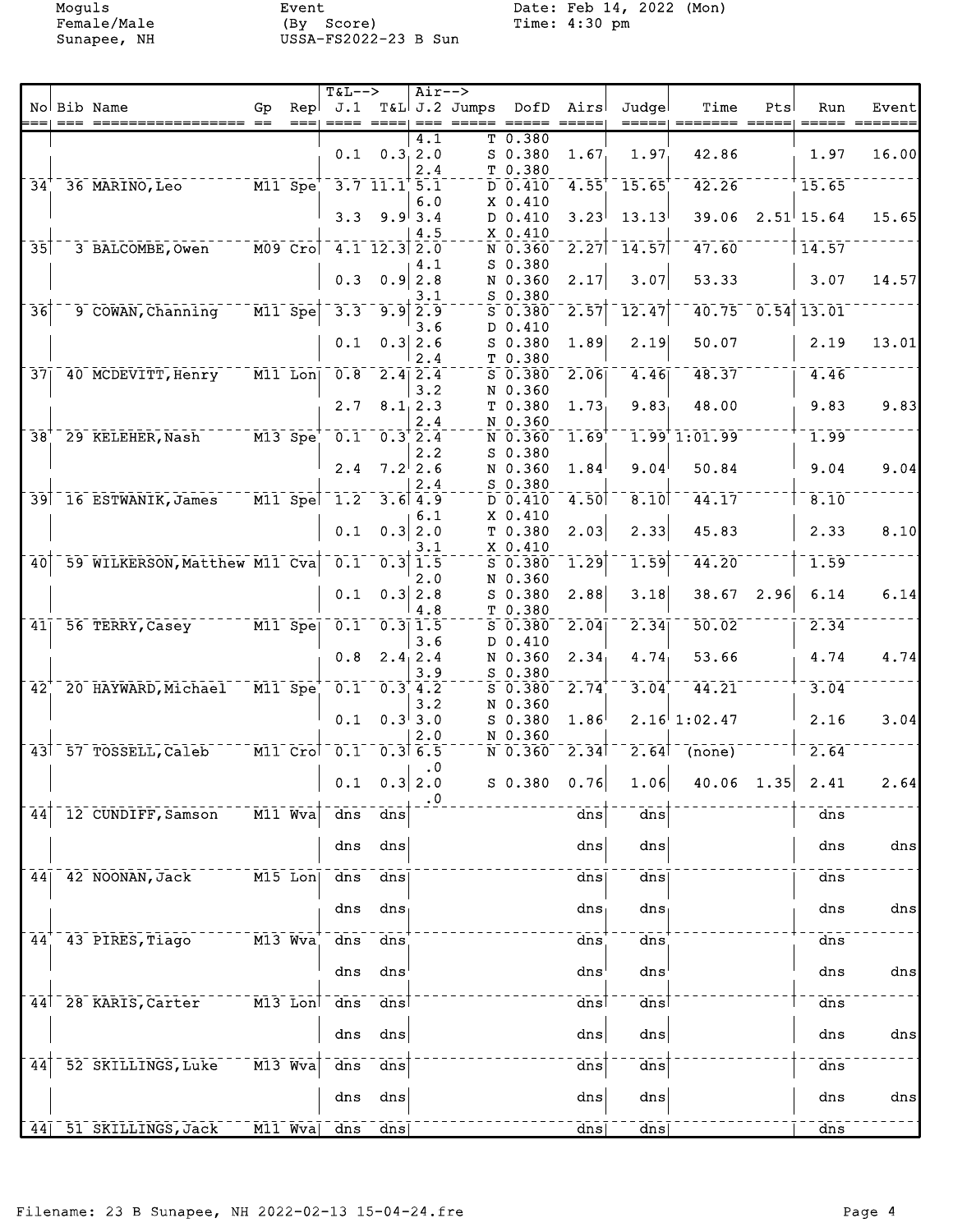Moguls Event Event Date: Feb 14, 2022 (Mon) Female/Male (By Score) Time: 4:30 pm

USSA-FS2022-23 B Sun

|  |             |     | $T&L--&\text{Air--}&$ |         |  |     |                                       |           |     |       |
|--|-------------|-----|-----------------------|---------|--|-----|---------------------------------------|-----------|-----|-------|
|  | No Bib Name | Gp. |                       |         |  |     | Rep J.1 T&L J.2 Jumps DofD Airs Judge | Time Ptsl | Run | Event |
|  |             |     |                       |         |  |     |                                       |           |     |       |
|  |             |     |                       |         |  |     |                                       |           |     |       |
|  |             |     |                       | dns dns |  | dns | dns                                   |           | dns | dns   |
|  |             |     |                       |         |  |     |                                       |           |     |       |

## $Male = 27.48$ , Female = 39.58

Winfree 2022.00, B Rules, Rand=156 @10:13a(22-2-12), M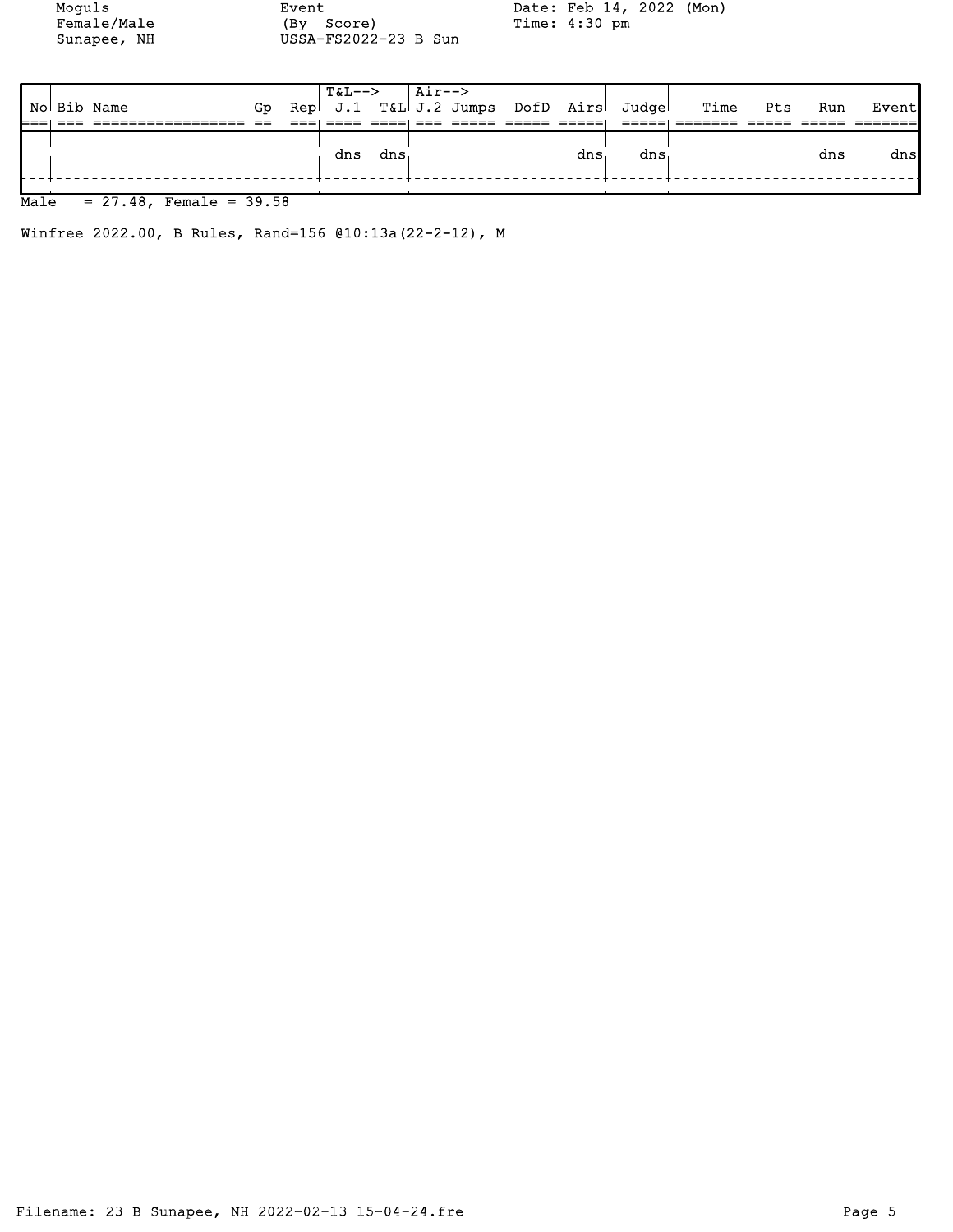| Moguls                                      | Female/Male<br>Sunapee, NH |                                                      | Finals    | (By Group Score)<br>USSA-FS2022-23 B Sun                                                          |                       | Date: Feb 14, 2022 (Mon)<br>Time: $4:31$ pm |  |
|---------------------------------------------|----------------------------|------------------------------------------------------|-----------|---------------------------------------------------------------------------------------------------|-----------------------|---------------------------------------------|--|
|                                             | No Bib# Name               | $\qquad \qquad \texttt{-----} \qquad \texttt{-----}$ | Gp<br>$=$ | Representing                                                                                      | Score                 |                                             |  |
|                                             |                            | 11 CRONIN, Adalynn                                   |           |                                                                                                   | 20.41                 |                                             |  |
| $\begin{bmatrix} 1 \\ 2 \end{bmatrix}$      |                            | 23 HEWITT, Lillian                                   |           | F09 Lon Loon 20.41<br>F09 Cro Crotched 18.88                                                      |                       |                                             |  |
| $3^{1}$                                     |                            | 13 DIAMANTOPOULOS, Carol F09 Lon Loon                |           |                                                                                                   | 0.99                  |                                             |  |
| $\bar{\textbf{1}}^\dagger$                  |                            |                                                      |           |                                                                                                   |                       |                                             |  |
| $\overline{2}$ ]                            |                            | 21 HENSON, Anna                                      |           | F11 Cro Crotched                                                                                  | 43.02                 |                                             |  |
|                                             |                            |                                                      |           |                                                                                                   |                       |                                             |  |
| $\mathbf{\bar{1}}_1$                        |                            | 15 DOWLING, Isabella                                 |           | F13 Cva Carrabas 58.66                                                                            |                       |                                             |  |
| $\begin{bmatrix} 2 \\ 3 \\ 4 \end{bmatrix}$ |                            | 14 DIAMANTOPOULOS, Eliza F13 Lon Loon                |           |                                                                                                   | 40.45                 |                                             |  |
|                                             |                            | 58 WHITE, Taylor                                     |           | --- F13 Spe Mount Su <sup>+</sup> 34.76<br>-- F13 Spe Mount Su  2.70<br>-- F13 Spe Mount Su  2.70 |                       |                                             |  |
| $\overline{5}$ <sup>1</sup>                 |                            | 30 KELLOGG, Somers                                   |           | F13 Cro Crotched                                                                                  |                       |                                             |  |
|                                             |                            | 45 SAVITCH, Eve                                      |           |                                                                                                   | 2.60                  |                                             |  |
| 1                                           |                            | 3 BALCOMBE, Owen                                     |           | M09 Cro Crotched <sup>1</sup> 14.57                                                               |                       |                                             |  |
| $\mathbf{1}$                                |                            | 24 HEWITT, Samuel                                    |           | M11 Cro Crotched                                                                                  | 42.57                 |                                             |  |
|                                             |                            | 46 SEGAL, Max                                        |           | M11 Spe Mount $Su_{\perp}$                                                                        | 35.12                 |                                             |  |
| $\begin{bmatrix} 2 \\ 3 \end{bmatrix}$      |                            | 2 BALCOMBE, Dylan                                    |           | M11 Cro Crotched                                                                                  | 33.74                 |                                             |  |
| $\mathbf{4}$                                |                            | _1_BACON,Liam                                        |           | MII Cro Crotched                                                                                  | 28.43                 |                                             |  |
|                                             |                            | 4 BEAN, Samuel                                       |           | M11 Spe Mount Su                                                                                  | 25.71                 |                                             |  |
| $\frac{1}{6}$                               |                            | 17 FEENEY, Grant                                     |           | M11 Cro Crotched <sup>1</sup>                                                                     | 25.38                 |                                             |  |
| $\bar{7}$                                   |                            | 50 SINGH, Souren                                     |           | M11 Lon Loon                                                                                      | 22.66                 |                                             |  |
| $\overline{8}$                              |                            | 39 MCDEVITT, Graham                                  |           | M11 Lon Loon                                                                                      | 22.34                 |                                             |  |
| [9⊺                                         |                            | 19 GRIFFIN, Andrew                                   |           | M11 Lon Loon                                                                                      | 20.89                 |                                             |  |
| $\overline{10}$                             |                            | 32 LEFEBVRE, Max                                     |           | M11 Spe Mount Su                                                                                  | 18.19                 |                                             |  |
| $\overline{11}$                             |                            | 36 MARINO, Leo                                       |           | M11 Spe Mount Su                                                                                  | 15.65                 |                                             |  |
| $\overline{12}$                             |                            | 9 COWAN, Channing                                    |           | M11 Spe Mount Su                                                                                  | 13.01                 |                                             |  |
| $13^1$                                      |                            | 40 MCDEVITT, Henry                                   |           | M11 Lon Loon                                                                                      | 9.83                  |                                             |  |
| $\overline{14}$<br>$\overline{15}$          |                            | 16 ESTWANIK, James                                   |           | M11 Spe Mount Su<br>M11 Cva Carrabas <sup>T</sup>                                                 | $-8.10$<br>6.14       |                                             |  |
| 16                                          |                            | 59 WILKERSON, Matthew                                |           | M11 Spe Mount Sul 4.74                                                                            |                       |                                             |  |
| $\overline{17}$                             |                            | 56 TERRY, Casey<br>20 HAYWARD, Michael               |           | M11 Spe Mount Su                                                                                  | 3.04                  |                                             |  |
| 18 <sub>1</sub>                             |                            | 57 TOSSELL, Caleb                                    |           | M11 Cro Crotched                                                                                  | $\frac{1}{2}$<br>2.64 |                                             |  |
| $\overline{19}$                             |                            | 51 SKILLINGS, Jack                                   |           | M11 Wva Watervil                                                                                  | $\frac{1}{2}$ dns     |                                             |  |
| $\overline{19}$                             |                            | 12 CUNDIFF, Samson                                   |           | M11 Wva Watervil                                                                                  | dns                   |                                             |  |
|                                             |                            |                                                      |           |                                                                                                   |                       |                                             |  |
| $\bar{1}^\dagger$                           |                            | 31 KEVE, Tyler                                       |           | M13 Wva Watervil                                                                                  | 70.33                 |                                             |  |
| $\frac{2}{3}$                               |                            | 22 HENSON, Rowan                                     |           | M13 Cro Crotched                                                                                  | 66.46                 |                                             |  |
|                                             |                            | 54 STRUGATSKIY, Kyr                                  |           | M13 Gould Academ                                                                                  | 65.77                 |                                             |  |
|                                             |                            | 33 LEFEBVRE, William                                 |           | M13 Spe Mount Su                                                                                  | 61.45                 |                                             |  |
| $\frac{4}{5}$ $\frac{5}{7}$                 |                            | 47 SEGAL, Willy<br>49 SINGH, Rohan                   |           | M13 Spe Mount Su<br>M13 Lon Loon                                                                  | 48.58                 |                                             |  |
|                                             |                            | 27 KARIS, Brody                                      |           | M13 Lon Loon                                                                                      | 44.41<br>41.94        |                                             |  |
| $\bar{8}$                                   |                            | 34 LIPSCOMB, Peter                                   |           | M13 Spe Mount Su                                                                                  | 40.10                 |                                             |  |
| $\overline{9}$                              |                            | 5 BOLTON, Avery                                      |           | M13 Cro Crotched                                                                                  | 38.35                 |                                             |  |
| 10 <sup>1</sup>                             |                            | 55 STUCHINS, Ethan                                   |           | M13 Lon Loon                                                                                      | 37.64                 |                                             |  |
| $\overline{11}$                             |                            | 25 HOLT, Gabriel                                     |           | M13 Cro Crotched                                                                                  | 35.19                 |                                             |  |
| $\overline{1}\overline{2}$                  |                            | 48 SHEA, Kelson                                      |           | M13 Spe Mount Su                                                                                  | 33.89                 |                                             |  |
| $\overline{13}$                             |                            | 53 STILES, Luke                                      |           | M13 Spe Mount Su                                                                                  | 29.13                 |                                             |  |
| 14                                          |                            | 10 CRAWFORD, Will                                    |           | M13 Cro Crotched                                                                                  | 28.28                 |                                             |  |
| $\overline{15}$                             |                            | 6 BONK, Connor                                       |           | M13 Spe Mount Su                                                                                  | 27.83                 |                                             |  |
| $\overline{16}$                             |                            | 26 JONES, Ben                                        |           | M13 Cro Crotched                                                                                  | 16.00                 |                                             |  |
| $17^1$                                      |                            | 29 KELEHER, Nash                                     |           | M13 Spe Mount Su                                                                                  | 9.04                  |                                             |  |
| $\overline{18}$                             |                            | 52 SKILLINGS, Luke                                   |           | M13 Wva Watervil                                                                                  | dns                   |                                             |  |
| 18                                          |                            | 43 PIRES, Tiago                                      |           | M13 Wva Watervil                                                                                  | dns                   |                                             |  |